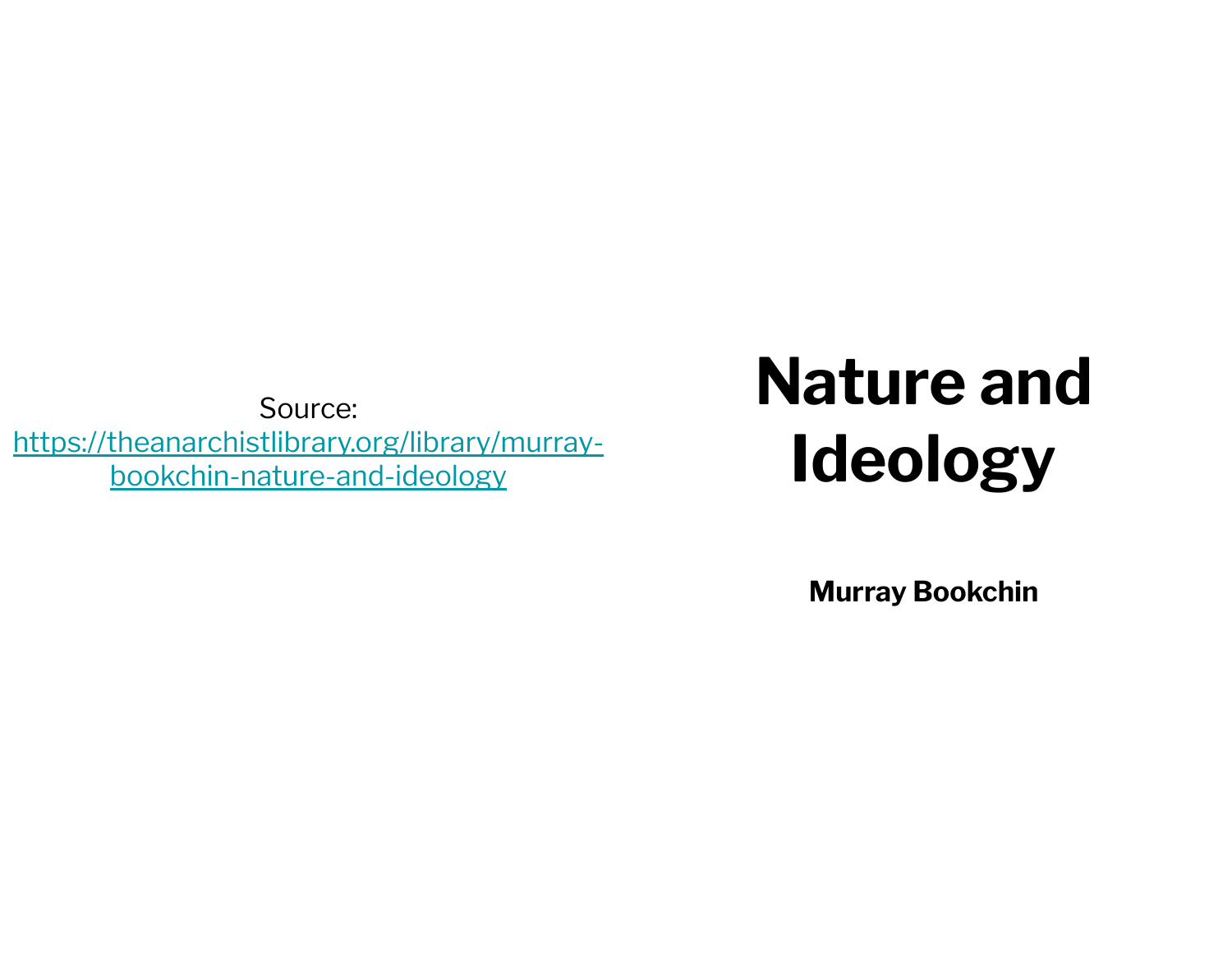The fact of the matter is that every attitude we have had toward nature has actually been an echo and, even more precisely, a reflection of the attitude we have had toward each other, and that there have been as many different views toward the natural world as there have been in society itself in the relationship between human and human.

Our attitudes are entirely a product of our own relationship to each other, our attitudes toward the natural world, but this can be traced back almost to prehistory, to tribal society itself, and we can see the evolution, not only of society, but with society and along with new and different social relationships, different attitudes toward nature. Among so-called 'primitive peoples' the natural world was seen almost as though it were nothing more than a food web. Egalitarian: reflecting the essentially egalitarian structure of so-called primitive society itself. The Algonquins organised in clans, saw the beaver as organised in clans, and saw other animals as organised in clans. Their image of the natural world, reflecting to the degree that their society was egalitarian, the egalitarian nature of that world – the natural world itself – stressed harmony, stressed mutual aid, saw nature not as a competing marketplace in which all organisms were engaged in a struggle for existence, but as an arena for cooperation, an arena for community.

One has only to go further into the Greek world, for example, and there in the dualism of Greek society itself, in the basic split between master and slave, one witnesses again another attitude toward the natural world, but not one that comes from the natural world itself but one that comes from Greek society. Insofar as that Greek world was split between master and slave, between man and woman, between polis and countryside, so too nature was split between the cultivated and the wild, the orderly and the chaotic. So that the Greeks projected out on the natural world their own vision of their society.

In the medieval world again one finds the natural world organised hierarchically just as medieval society was organized hierarchically. One finds there a king of the beasts because one lives amidst kings, and one finds lowly ants because one lives in a social world built around the labour of lowly serfs. And finally with the emergence of the market economy, where all corporate ties are dissolved, where the guild ties are dissolved, and the clan ties are dissolved, and even the ties created by the extended family are dissolved all into free moving atoms who are buyers and sellers in a jungle called free enterprise, one emerges with another image of the natural world.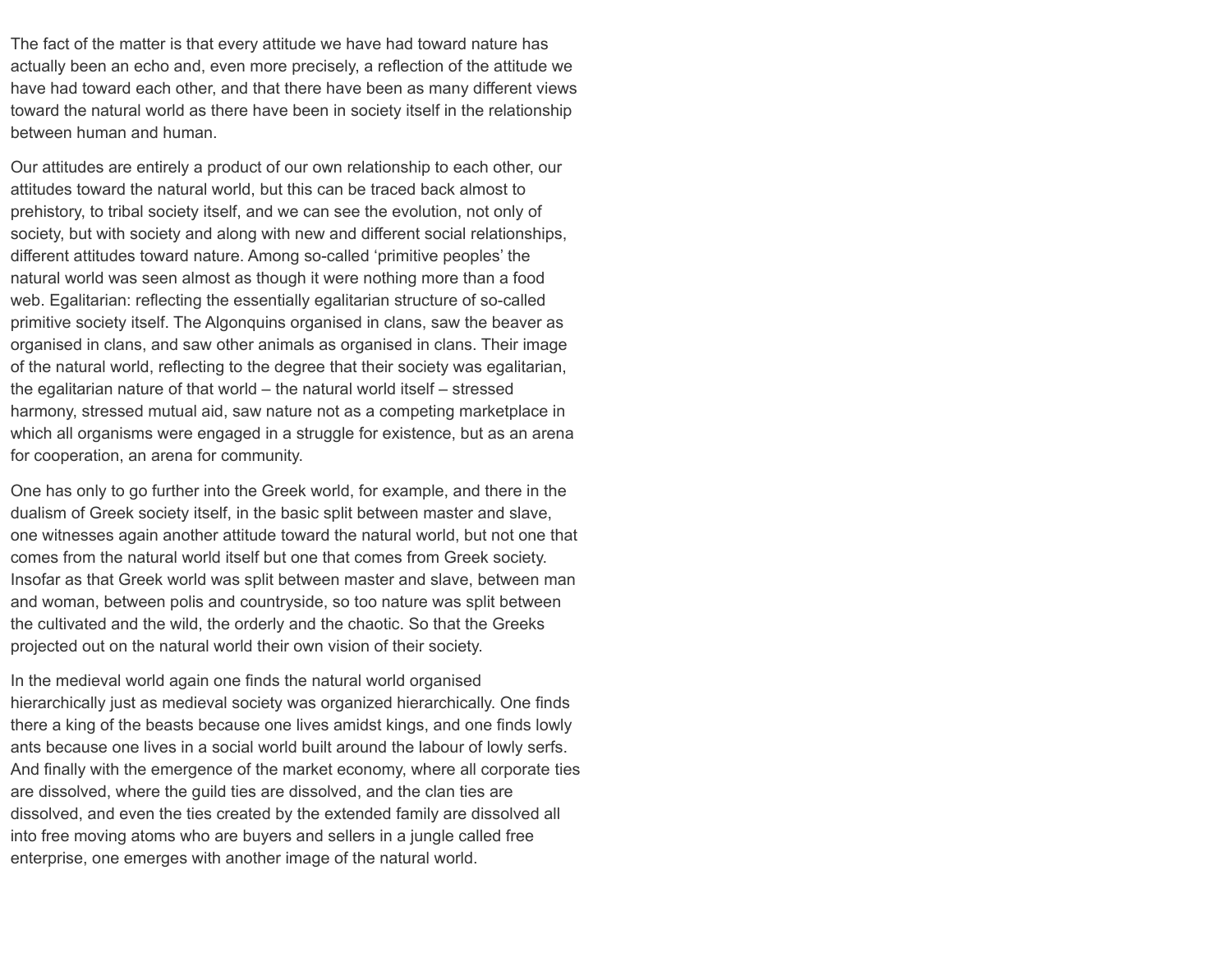And a new balance has to be struck so that the liberation, the freedom that we can introduce into our own society can be returned to nature to enrich the natural world and thereby create an even more substantial stable base for a pacified, a peaceful, a harmonised, natural and social world.

The natural world too is a jungle of buyers and sellers, prey and predators, and the Darwinian description of it, particularly those who follow Darwin, Huxley and others with their emphasis on the survival of the fittest, with their emphasis on prey and predator, with their emphasis on natural selection, with their view of nature as a jungle, eat or be eaten, reflected exactly the relationships that existed in the 19th century marketplace between capitalists and between the capitalist class and the working class.

Now we are moving into a new era and this is the era of corporate capitalism, of state capitalism, of super planning and super quantification. A quantification which already began to emerge with Galileo and with the rising bourgeoisie with its concern for accumulation, with its concern for prices, with its laws of supply and demand. And we're creating a new quantified constellation that we call nature. This is a nature again that lends itself to quantification on the assumption that quantification is truth. That what cannot be put into an equation, what does not lend itself to systems analysis, what does not lend itself to rationalised planning and manipulation, numerical comprehension, is not truth, is not nature. We are foisting the paradigm of our society on the natural world and staking out the claim again that nature itself is a type of corporation, that nature itself is in fact a kind of computer, and it works through a reductionism with energy that finally turns complex ecosystems with qualitative distinctions between species and between plants and animals into the movement of energy within a whole system. A kind of plumbing of energy as it were, a new kind of energetics which reflects the new energetics of the corporate system, of the corporate system as a complete ecosystem economically involved in the process of natural exploitation and also of human exploitation.

The very idea that nature is an object to be dominated by man stems ultimately to begin with from the very domination of human by human, and throughout history we have been projecting our social relationships, the way we have visualised our society, onto the natural world just as Heaven was organised in the feudal system along feudal lines, and nature was organized in the feudal system along feudal lines; just as Greek dualism made its own distinctions between wild nature and tame nature, just as so-called early human beings, primitive man, created a more egalitarian system within the natural world that reflected the egalitarian system in the social world.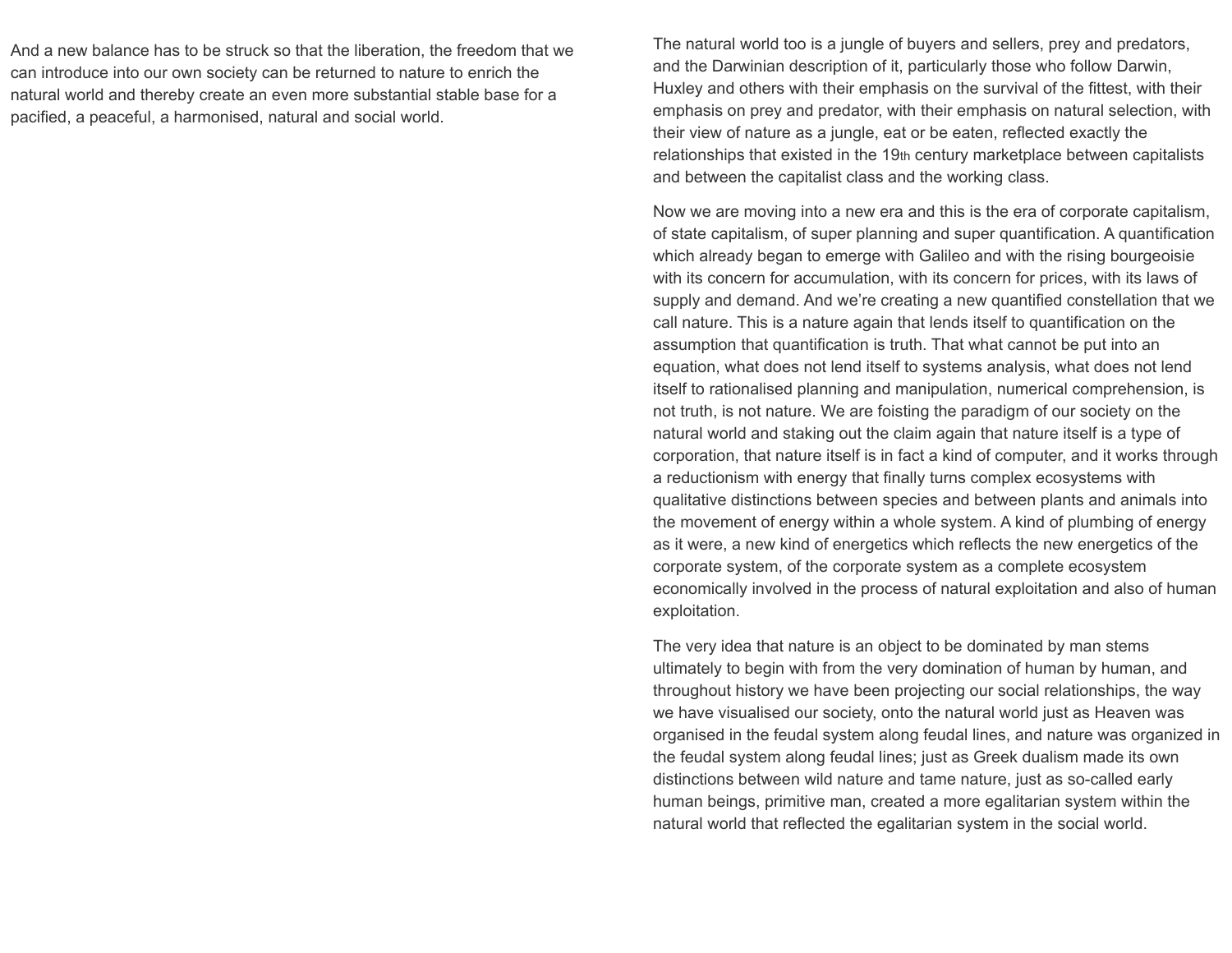So everywhere along the way we have to function self-consciously with the idea that whenever we talk about nature, we not only have created a second nature called society, but very importantly that in that second nature called society we have always added a social dimension onto that first nature, we have always made as its underpinnings our attitudes and our relationships as the vision that we have of the natural world. We cannot have any social ecology today, we cannot have any biology today that is so free of social interpretation as to be a so-called science. We can state facts that are true, but above all we must always be aware of the fact that whenever we deal with nature we are dealing with it not from our experience with the natural world, not even from the laboratory experience of the natural world, but from our experience in our interaction with each other. And if we live in a society of domination then our attitude toward nature is going to be a domineering attitude as an outlook premise on the supposition that nature itself is mere object of manipulation.

Now we are beginning again in the so called ecology movement, and what I would more properly call the environmentalist movement, to try to examine the natural world within the framework of the given situation as we have it now in society. We live in a world of wars, so we impute war to nature. We live with certain values called profit, so we impute profitability to nature. We live with certain emotions that we emphasise, and we impute these to nature as such without any cognizance of the fact that many of these concepts which we regard as value free are products of our own society and products of our own relationship with each other.

The most striking example in all of this is the whole population issue, and I couldn't think of perhaps a more dramatic example of how we have taken our social views and projected them upon the natural world and then permitted them to bounce off, to reinforce these social views again. We have a population problem only in a certain sense to begin with, and German fascism and fascism generally saw this. As machinery began to replace labour, as labour itself became increasingly superfluous with the advance of technology in the 19th century and then going into the 20th century, the problem of how to deal with masses of unemployed who were restless, how to occupy them, how to keep them from becoming a threat to the social system became one of the most pronounced features of fascism. One does not have to go to Ehrlich and one does not have to go to Garrett Hardin. Quite accurately, previous speakers have gone back to Hitler himself, but not so much to Hitler but to a problem that Hitler faced. From the standpoint of German fascism in the 1930s, even though population was declining, even though France was giving bonuses at that time for larger families, Europe was excessively populated.

ecology today, we cannot have any biology today that is so free of social<br>interpretation as to be a so-called science. We can state facts that are true,<br>but above all we must always be aware of the fact that whenever we de Weakness has its attributes; strength has other attributes. Intelligence or quickness of mind may be one attribute, wisdom may be another, craftsmanship may be a third, but none is superior to the other and from that point of view the very pyramidal ranking with which we organize reality in our everyday experience dissolves into a gestalt, into a harmonious integration of many different features of individuals so that each pools into the common fund a unique individuality called the community itself through their own uniqueness as individuals. The problem with biological determinism, of trying to reduce everything in our culture or most things in our culture, from population to emotions, from family structure to class structure, to genetic material, to the morphological apparatus of the individual, this reductionism validates the status quo, it accepts the given and fixes it eternally in the genetic material of humanity. The essential achievement of human beings and ultimately their essential destiny, as it were, is their ability to transcend the biological, not with a view toward dominating it, but with a view toward bringing a new input into it, and that input is consciousness. We in a sense have a destiny in the biological world, oddly enough, and this is perhaps the most relevant biological goal that we could aim for in our analysis of society. That is that having come out of nature, having come out of the kinship systems of clans, having come out of the sexual division of labour, having come out of age groups, into a new type of territorialism in which people can associate with each other not on the basis of blood ties, not on the basis of sexual ties, but above them on the basis of a genuine community of interests and consciousness.

> This can give us a new freedom, and without a free society that can then react upon nature, not to demolish the natural world, not to simplify the natural world, but on the contrary to reconstruct, to help it develop, to promote variety to do in 10 years what it may take nature a million years, to recolonise and still further colonise and variegate the world of life, placing it not in our service – indeed placing nothing in our service, neither thing nor being – but on the contrary developing a new mutualistic relationship with each other and with the entire world of life.

> You cannot have biology today without remembering that you have society. You cannot reduce society to biology any more than you can reduce biology to society. Both interact with each other, both have become dimensions of a humanised nature and, hopefully, in Marx's words, a naturalised humanity.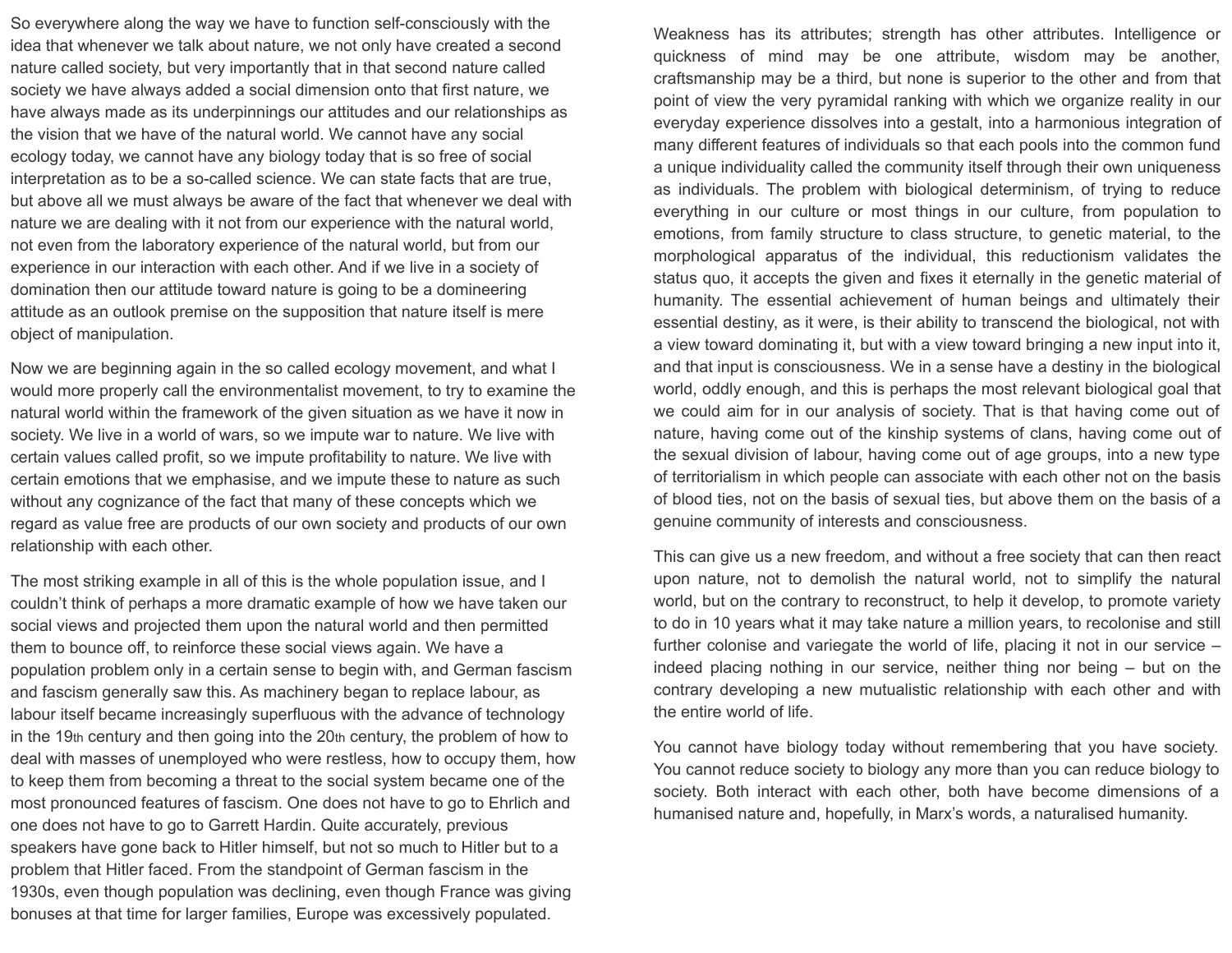rearis aso, not only these new technologies, a new integration of town and<br>country, of technology and agriculture. Small is beautiful in Schumacher's<br>words, I would add small is indispensable to our survival. It would mean cities, and breaking up our cities, not into distant and far removed homesteads or hamlets but real communities where we can get to know each other, where in terms of population, where in terms of the very geometry of these cities it is possible in the old Hellenic sense that you can take the community in in a single view, as Aristotle would put it, in the politics. It means also, not only these new technologies, a new integration of town and country, of technology and agriculture. Small is beautiful in Schumacher's words, I would add small is indispensable to our survival. It would mean not only that, it would also mean the elimination of domination as a mode of human operation, as a mode of sociation, as a mode of interrelating with our fellow human beings. That elimination of domination is not only a classless society such as the Marxist would have us fight for, it means even more significantly domination within the family, the domination of the young by the old, the domination of women by men, not only the domination of man by man and the factory, in the office, in the academy in whatever. It means not only the abolition of exploitation in its economic sense, it means the abolition of domination in its spiritual sense, and with that we would have to go not back to the factory, we'd have to go much further, much further than Marx would have us go, down to the very nuclear basis of society itself, the family, the commune, the community, on its most local level.

> It would mean creating, in a sense, ecological structures, structures in which there are no kings and there are no lowly ants. No kingly beasts, no lowly ants, no kingly lions, no lowly ants. It would mean a new regard for human individuality, a recognition of distinctions between people, of differences in potential which are not hierarchically organised, but which in fact take on the form of a gestalt in which everyone has to contribute or can contribute what we today would normally regard as failings to the society. One can go back for example to the winter Indians. Among them there is no such thing as a village idiot. There is no such thing as a cripple. There is no such thing as a lunatic amongst them, rather each one has something to really contribute to the society, is touched in some way by some degree of uniqueness and insofar as it doesn't affect the harmony of the society, is not ranked pyramidally as above or below but nearly as part of the group as a whole. It's an entirely different sensibility, an entirely different way of thinking.

It was excessively populated with respect to the technology that was all around. It was excessively populated when one had 14%, 15%, and 16% unemployed, even though at time the birthrate was going down. Out of this German fascism built a whole demographic system based upon racism which involved the readjustment of population to the realities of the industrial system of the 1930s and, sinisterly enough, to realities which exist to this day. The supposition and the ideological base for all of these concepts which finally led to Auschwitz, which finally led to Bergen-Belsen, which finally led to the gas chambers of Europe in which millions of people were destroyed not only on the basis of ethnic reasons but on the basis of overpopulation, the rationale for that was an image of nature and an image of the natural world and population dynamics in the natural world that was imputed to the social world because of social needs, not because of natural facts.

Human beings will not multiply like fruit flies. Social conditions enter into birthrate just as much as they enter into a death rate. Turn women and to reproductive factories, reduce them to nothing more than domestics of men, convert them into mere machines, biological devices for taking care of the male and procreating a family, and at that particular point under certain social conditions your birthrate may soar. Change the status of women, see them not as objects but a subjects, view them as human beings, give meaning to the life of a woman and even to the life of a man in a family, and the population rate begin to decline, especially if that family has material security, has concerns other than problems of old age and support, is interested not nearly in raising children and being a family for the express purpose of breeding but as a family, as part of a community, to enjoy the culture, to assimilate the knowledge of that society and hopefully of an emancipated society. So then birthrates, unlike the case of fruit flies, birth rates in human beings are not unresolvable owing to a pair reproducing and then exponentially increasing until you finally have an overcrowded planet and you have to edge into the Atlantic and Pacific oceans or whatever oceans happen to be adjacent to your continent. Change the social conditions materially, change the spiritual conditions, change the cultural conditions and a birth rate will go down.

The sinister aspect of a popular, purely biological approach to human birth rate is not that we are dealing with biological facts when we discuss human beings as being fruit flies. The sinister aspect of it is that we are dealing with social facts. What would it mean if a birthrate were not diminished owing to progress and cultural conditions, owing to the emancipation of women, owing to the improvement of economic conditions? What would it mean to reduce the birthrate then?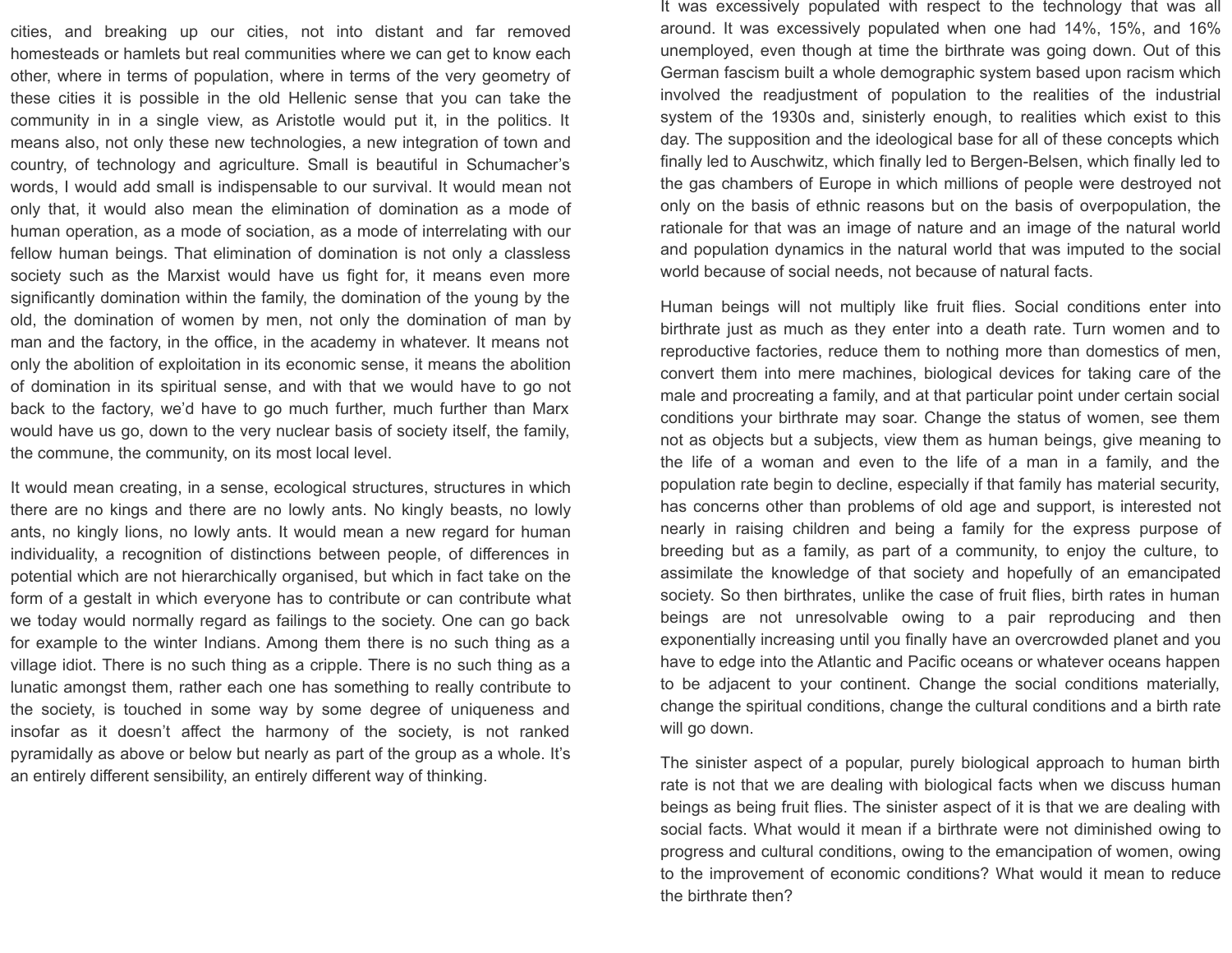dead who should be permitted to, die, and those who you should concentrate<br>on because if you work on them you have a chance of rescuing them. Applied<br>from the field hospital to demographic theory this turns out to be one o What if the birthrate had to be reduced or an argument were cited to reduce the birth rate for ecological reasons under present social conditions? The logic of that would be totalitarianism. The logic of that would be a population bureau as Erlich has essentially suggested. It would be triage. Don't think only of the lifeboat ethic, think of the famous triage system which the paddocks borrowed from the army. The walking wounded who can be kept on a side, the near dead who should be permitted to, die, and those who you should concentrate on because if you work on them you have a chance of rescuing them. Applied from the field hospital to demographic theory this turns out to be one of the most sinister techniques, a social technique, not a biological fact. A social technique for dealing with population.

> So population is not a neutral biological fact. It is not merely a matter of education, because how can you educate people in the third world, for example, who are literally on the edge of starvation if not actually starving? How can you educate them into various practices of birth control when the primary needs that they have consist not only of getting food, but even the simplest and only pleasures, as Gandhi pointed out long before anyone else, was to engage in sexual activity? They have no TV, they have no movies, they have none of those marvellous instruments for the pursuit of happiness that marked the first world. Gandhi's understood that about India decades ago, pointing out that if you want to solve our population problem please solve the material conditions that underpin the growth in population in India. The fact is that there is general neglect. The fact is that population soared during the period of the Industrial Revolution almost 170 years ago, even when tuberculosis was pandemic and the death rate began to soar in all the great cities of Europe, particularly of England, yet population continued to grow. Because life itself was spiritually empty, because life itself had no meaning, because the social conditions of life were impoverishing to the spirit and impoverishing materially. And it's not a recent fact to be accredited strictly to Barry Commoner, it's an old demographic theory called the Theory of Demographic Transition, that as you improve the material conditions of a community, as you change the status of women – and this represents a new dimension – as you even change the status of children in the community and what their purpose is, then population will begin to decline, or will become stabilised, or the rate of increase will begin to decline and finally there will be population stability.

An ecological society ultimately is one in which domination, which has no meaning in ecology, classes which have no meaning in ecology, go to a food web and tell me what is the kingly animal and what is the lowly animal, all of the components of the food web are interdependent. So too in society we have to eliminate those very castes, those hierarchies, and those systems of domination as well as exploitation which will lead to a harmonised society and with that harmonised society we will have developed not only the social relationships but the spiritual and cultural equipment to project out on the natural world a harmonized relationship between humanity and nature.

As long as we have domination in this society we will try to dominate nature. As long as we have a market society, where production exists for the sake of production, we will turn nature into natural resources and mine these natural resources and simplify nature until we make the planet uninhabitable for advanced forms of life. Until such time that we homogenise and quantify, reducing forever to a lower common denominator what things have in common, ignoring their differences, ignoring their qualitative distinctions, this whole mentality of the buyer-seller relationship, this whole mentality of a moneyed society, then too we will deal with nature, not only as resources, but as sources of energy and undermine all the distinctions within the natural world.

If we were to follow through what it means to produce an ecological society that would be in balance with the natural world we would have to work with certain definite assumptions. First of all there can be no domination, if people cannot directly control the society in which they live, they cannot take in in a single view the conditions of their own social existence. And what I'm presenting here is no more than the Hellenic attitude, that we have to think small, think on a human scale so that we can begin to comprehend, understand, grasp all the conditions of life around us. This implies the decentralisation of our cities and it implies the decentralisation of our technologies, both with a view toward making it possible for all of us to control and understand how we interact with nature through our technologies, but also that we can control these technologies directly, completely comprehend all their aspects, or as many or enough of their aspects so that we can form a judgment about them, form an opinion about them, and have something to say about what their destiny would be.

It means for us, in addition, more passive systems of technology which can best be utilised on a decentralised basis: solar energy, wind power, methane digesters, and with that along with such sources of energy, organic gardens in our cities, around our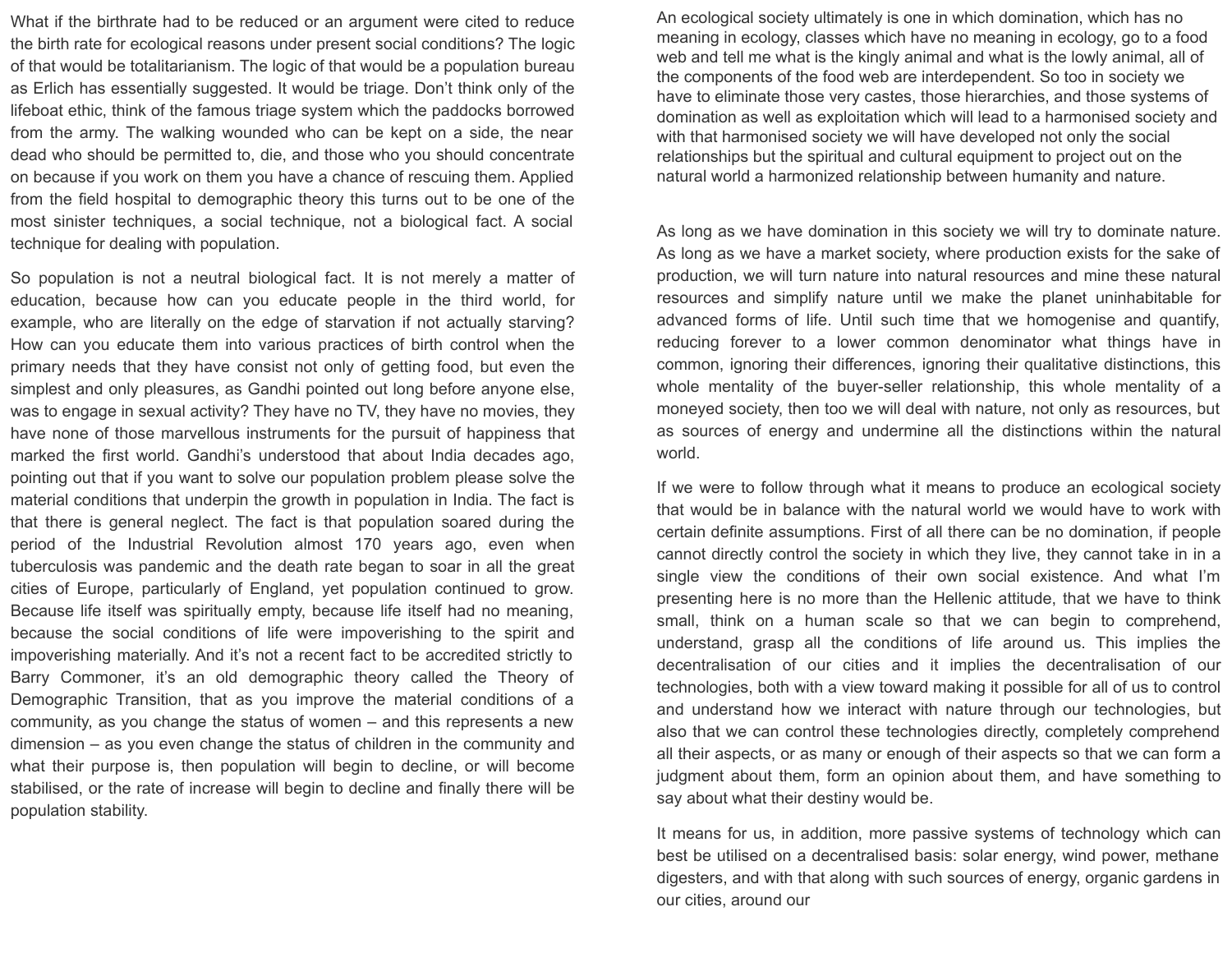Not its reduction into quantities that are manageable purely on the basis of an already prejudged and preaccepted philosophical premise. I would ask you too to read Burtt's 'Metaphysical Foundations of Science' to see how science itself, which we accept as holy truth in its quantified mathematical form, actually is built around fakeness philosophy and marks a reaction to Aristotelianism and also marks a very distinct bias, namely that the world is mathematical and what is not mathematical is not of this world.

I wish to make this defence of qualitative science. I wish to invoke the rights of intuition. I wish to invoke the insights of what might be called your seventh sense, and demand that they have an authority quite equal to that and at times even superior to that of what would be called the purely mathematical paradigm. I've stressed that I believe this world, as one who has been deeply concerned with ecology and not just environmentalism, can well be undermined by simplifying it. The biggest problem we face right now, if there is to be any nature mathematical or qualitative, if there is to be any biological fundament for what we call society, at least for soil that will give us food that is qualitatively superior, at least an atmosphere that is breathable, at least a flora and fauna around us that is not only aesthetically refreshing but biologically and socially renewing, is to actually go to work on the society itself. The problem is not so much our understanding of nature as it is our understanding of each other. If there is any intrinsic good in the fact that we as conscious creatures of nature can act upon nature, to diversify the environment, to enrich it, to fulfill the whole thrust of biological evolution, which has been for life to assume so many different forms that it can colonise almost every area of the planet, it's very atmosphere itself and some of its hottest springs, cover the whole surface of the earth with a sheet of life with what we call a biosphere. If there is any intrinsic good in that intent, in that goal, then we have to try in some way or other to harmonise our own relationship with each other and to respect the diversity of society itself, its potential for diversification, its potential ultimately for liberation. It means that if we are going to have a sound ecological relationship with nature we need an ecological society, and that is what social ecology is all about.

Fundamentally it means this: not that we accept the existing conditions and merely try to analyse them, not that we work with a methodology that assumes that what is here must be here and how we going to manipulate it, use it, either make it better or beneficial or less harmful, but how we are literally going to change this planet, and that means above all our society so that we will be living in a harmonised relationship with the natural world. Fundamentally that means we have to develop a society in which we live in a harmonised relationship with each other.

Aristotelianism and also marks a very distinct bias, namely that the world is<br>
mathematical and what is not mathematical is not of this world.<br>
I wish to make this defence of qualitative science. I wish to invoke the right So we are not talking when we discuss population of a natural fact alone, and to reduce population dynamics to society, population dynamics to biology, is not simply an act of reductionism of the most vulgar sort but has the most sinister implications in terms of a lifeboat ethic, in terms of a triage system, and ultimately, and let us not kid ourselves about this, in terms of an Auschwitz, in terms of a Bergen-Belsen, in terms of the ovens and the gas chambers of German fascism. And you do not have to be a fascist to provide a stepping stone to fascism. Liberalism has provided more stepping stones to fascism in the form of state control, in the form of state interference, in the form of centralisation of authority, in the form of disarming populations, in the form of creating more and more bureaucracies than anything the fascists have done until they finally came to power themselves. You can be the most well-intentioned person in the world and still create this type of stepping stone toward extreme reaction.

> Now let me reverse the picture. Let us say that it were magically possible to reduce the American population from 200-odd million to about 100 million. We finally fulfilled every hope of the population bombers, if you like, or the neo-Malthusians, if you like, or the ZPG demographers, if you like. I submit to you that if you did that you would no more diminish the ecological crisis today in the United States than if you double the population over what it is today. Our society is a market society, a society built around buyers and sellers. Its whole rationale is grow or die. Despite the whole literature around limits to growth, its most essential purpose is to produce for the sake of production because if you do not produce, even if you don't know what you're producing, you will perish because your competitor will swallow you up. And you don't need a free market economy to do that: it happens between the best monopolies. And it happens not only between the best monopolies but study this petroleum situation and you'll find that it happens between the best cartels.

> So cut the population in half and the whole thrust of the society will be that if you have two cars, you should have three, and if you have a colour television set in every single room, you should have one in every corner, and if finally you have three or four coats, be safe, have five or six. And if you don't consume it, the so-called Department of Defense will, and if the Department of Defense doesn't consume it, it will be the broker for Israelis and Arabs, for African states, and Latin American military dictatorships to consume it for you. The Mesabi Range will operate full-steam, the marketplace will burgeon, prices will soar, the factories will boom, with or without people in them, even with massive unemployment, but growth will take place.